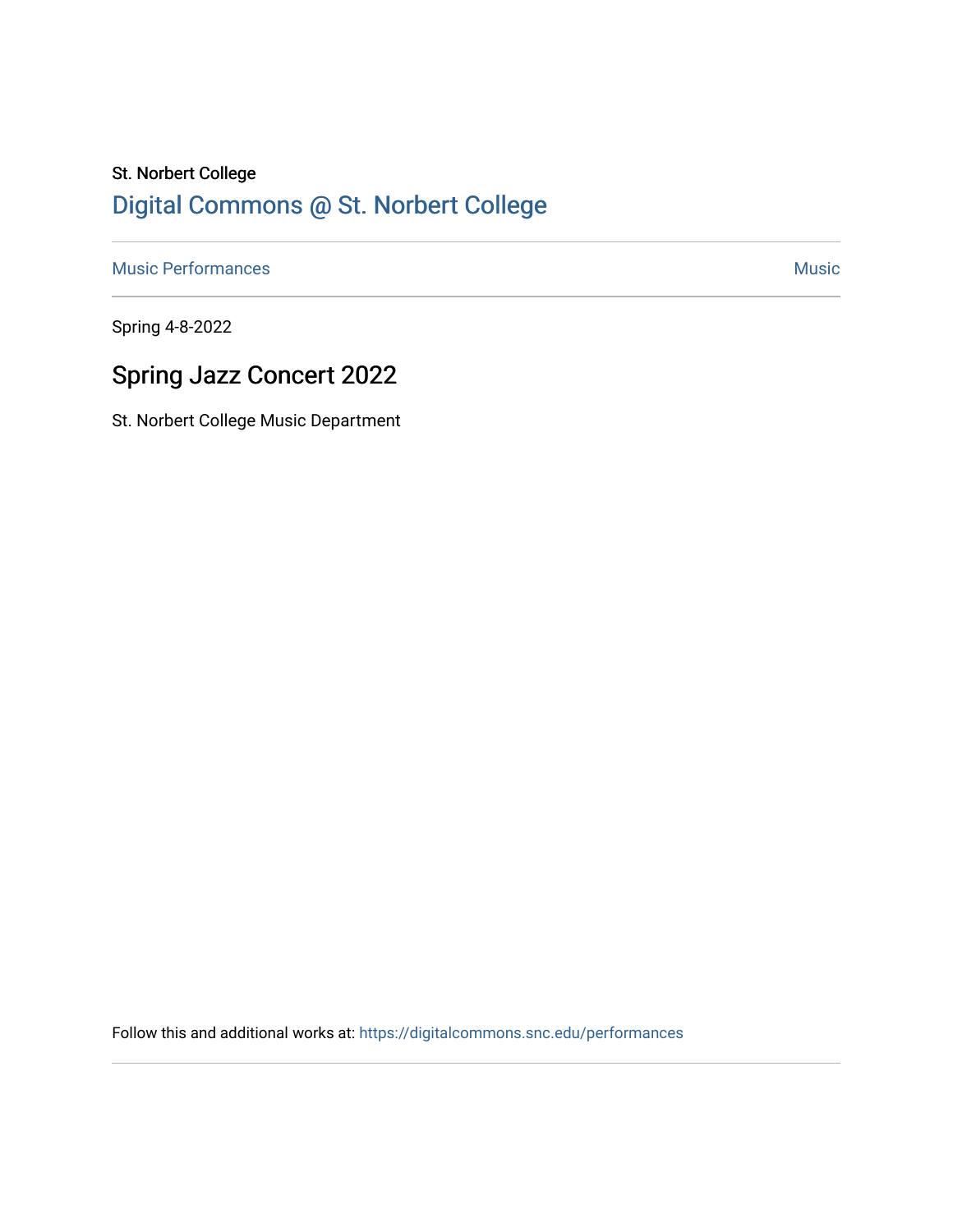## *~ Program ~*

Crisis . . . . . . . . . . . . . . . . . . . . . . . . . . . . . . . . . . . Freddie Hubbard arr. Mike Kamuf

Charade . . . . . . . . . . . . . . . . . . . . . . . . . . . . . . . . . . .Henry Mancini

### arr. Mike Taylor

#### *Jonathan Hess, Trombone*

Living In A Dream . . . . . . . . . . . . . . . . . . . . . . . . . . . . Doug Beach

### *Trenton Bebermeier, Trumpet*

And Another Thing . . . . . . . . . . . . . . . . . . . . . . . . . . . Tom Garling

88 Ave. B . . . . . . . . . . . . . . . . . . . . . . . . . . . . . . . . . . .Dan Torosian

#### *Liz Radke, Piano*

Gentle Rain . . . . . . . . . . . . . . . . . . . . . . . . . . . . . . . . . . . Luiz Bonfa

arr. Kris Berg

#### *Marquise Weatherall, Vibraphone*

Tow Away Zone . . . . . . . . . . . . . . . . . . . . . . . . . . . . . . . Thad Jones

arr. Mike Carubia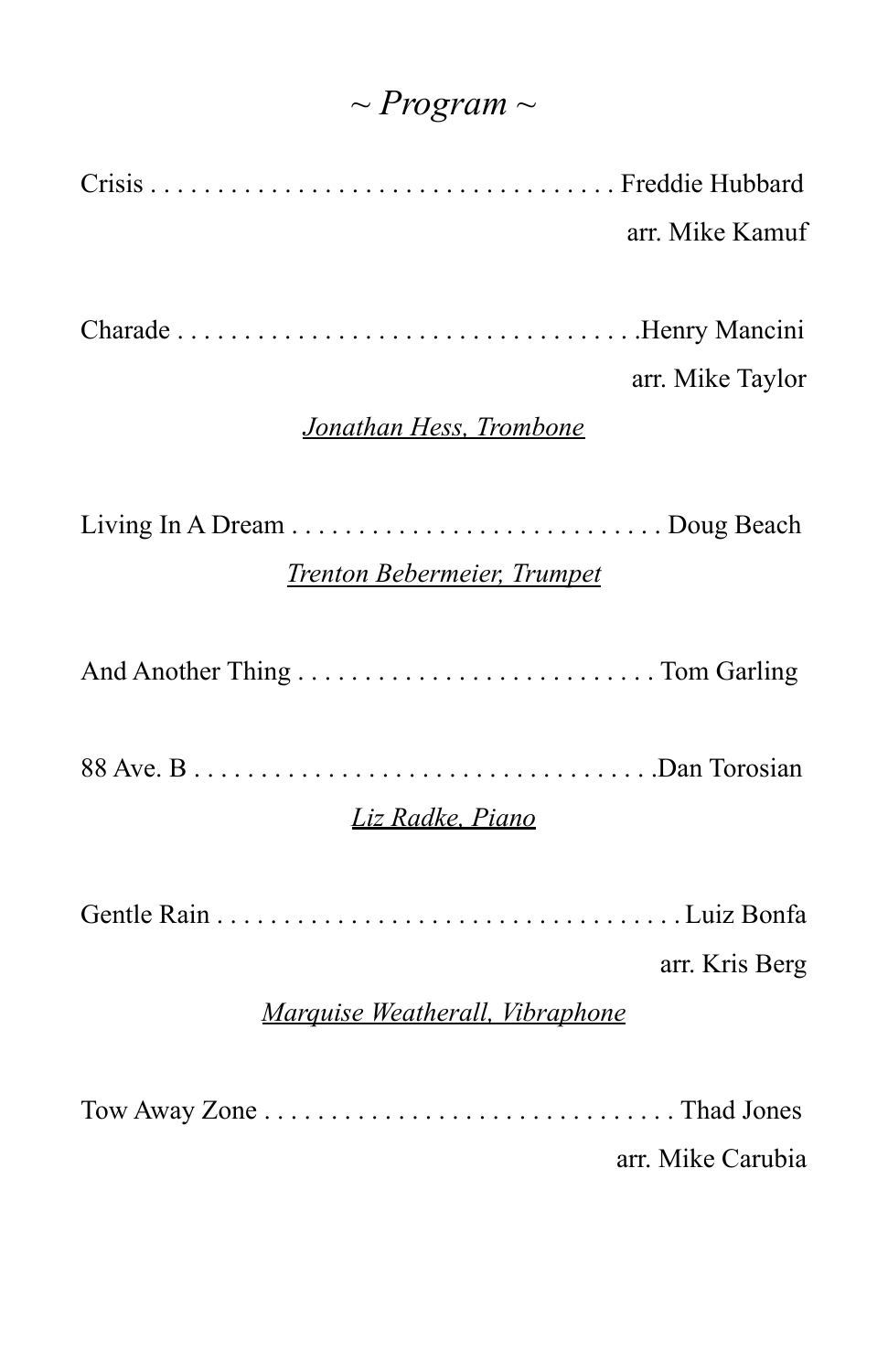### **St. Norbert College Jazz Ensemble**

Dr. Eric High, Conductor

**Saxophones** Esai Torres, Waukegan, IL *Alto Sax* Kori Halstead, Shawano *Alto Sax* Heidi Broerman, Denmark *Tenor Sax* Michael Brown, Green Bay *Tenor Sax* Austin Kobylarczyk, Pulaski *Bari Sax*

**Trumpets** Trenton Bebermeier, Kiel Emily Gonnering,

Oconto Falls Zach Eller, Waupaca Kelly Robinson, Appleton

**Trombones**

Jonathan Hess, Suamico Daniel Scaife, Madison Nathan Brummel, Downers Grove, IL Owen Wells, Galena, IL

#### **Piano**

Liz Radke, New London

Tom (Dong Hyeon) Lee, Seoul, South Korea/ De Pere

#### **Bass**

Hannah Swan, Ashwaubenon Jonathan Lucas, Aurora, IL

**Drum Set** Marquise Weatherall, Madison

Zander Sanidas, Cedarburg